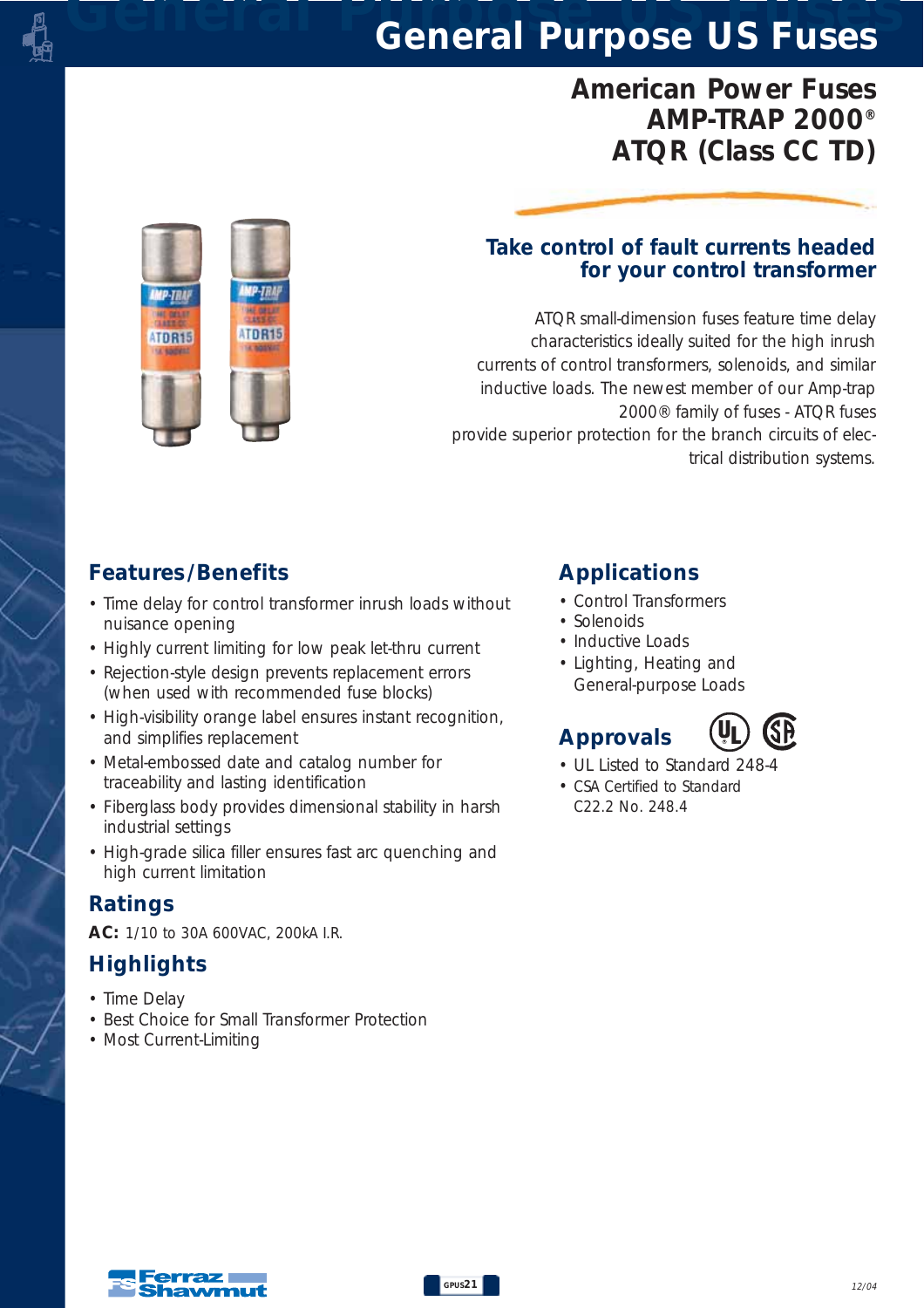*American Power Fuses AMP-TRAP 2000® ATQR (Class CC TD)*

#### *Standard Fuse Ampere Ratings, Reference Numbers*

| Ampere<br>Rating | Catalog<br><b>Number</b> | Reference<br><b>Number</b> | Ampere<br>Rating | Catalog<br><b>Number</b> | Reference<br><b>Number</b> |
|------------------|--------------------------|----------------------------|------------------|--------------------------|----------------------------|
| 1/10             | <b>ATOR1/10</b>          | F201921                    | $2 - 8/10$       | ATQR2-8/10               | Q216260                    |
| 1/8              | ATQR1/8                  | A212175                    | 3                | ATQR3                    | T218310                    |
| 15/100           | ATOR15/100               | S223507                    | $3 - 2/10$       | ATQR3-2/10               | V219346                    |
| 3/16             | ATQR3/16                 | J222556                    | $3 - 1/2$        | ATOR3-1/2                | G218828                    |
| 2/10             | ATOR2/10                 | Q216766                    | $\overline{4}$   | ATOR4                    | S201404                    |
| 1/4              | ATOR1/4                  | V211664                    | $4 - 1/2$        | ATOR4-1/2                | F201922                    |
| 3/10             | ATQR3/10                 | V219875                    | 5                | ATQR5                    | W211665                    |
| 4/10             | <b>ATOR4/10</b>          | D211143                    | $5-6/10$         | ATQR5-6/10               | B212176                    |
| 1/2              | ATOR <sub>1/2</sub>      | C211142                    | 6                | ATQR6                    | T212698                    |
| 6/10             | <b>ATOR6/10</b>          | V213711                    | $6 - 1/4$        | ATQR6-1/4                | D213213                    |
| 3/4              | ATQR3/4                  | A223077                    | 7                | ATQR7                    | B214223                    |
| 8/10             | <b>ATOR8/10</b>          | L215750                    | $7 - 1/2$        | <b>ATOR7-1/2</b>         | F214732                    |
|                  | ATOR1                    | F218827                    | 8                | ATOR8                    | H215241                    |
| $1 - 1/8$        | <b>ATOR1-1/8</b>         | H222555                    | 9                | ATQR9                    | R216261                    |
| $1 - 1/4$        | ATOR1-1/4                | T219874                    | 10               | ATOR <sub>10</sub>       | S212697                    |
| $1 - 4/10$       | ATOR1-4/10               | Z223076                    | 12               | ATOR <sub>12</sub>       | C213212                    |
| $1 - 1/2$        | ATOR1-1/2                | T219345                    | 15               | ATOR <sub>15</sub>       | T213710                    |
| $1-6/10$         | ATQR1-6/10               | E200863                    | $17 - 1/2$       | ATOR17-1/2               | A214222                    |
| $1 - 8/10$       | ATOR1-8/10               | R201403                    | 20               | ATOR <sub>20</sub>       | D217284                    |
| $\overline{2}$   | ATQR2                    | D214731                    | 25               | ATOR <sub>25</sub>       | H217794                    |
| $2 - 1/4$        | ATOR2-1/4                | K215749                    | 30               | ATOR30                   | F200864                    |
| $2 - 1/2$        | ATOR2-1/2                | G215240                    |                  |                          |                            |

#### *Recommended ATQR Class CC Primary Fuses For Single Phase Control Transformers*

| Trans     | <u>Primary</u> | <b>ATQR</b> |                  |
|-----------|----------------|-------------|------------------|
| <b>VA</b> | <b>Volts</b>   | Fla         | <b>AMPS</b>      |
|           | 600            | 0.04        | 1/10             |
|           | 480            | 0.05        | 1/10             |
| 25        | 240            | 0.10        | 2/10             |
|           | 208            | 0.12        | 1/4              |
|           | 120            | 0.21        | 4/10             |
|           | 600            | 0.08        | 1/4              |
|           | 480            | 0.10        | 1/4              |
| 50        | 240            | 0.21        | 4/10             |
|           | 208            | 0.24        | 1/2              |
|           | 120            | 0.42        | 6/10             |
|           | 600            | 0.13        | 1/4              |
|           | 480            | 0.16        | 3/10             |
| 75        | 240            | 0.31        | 1/2              |
|           | 208            | 0.36        | 3/4              |
|           | 120            | 0.63        | 1                |
|           | 600            | 0.17        | 3/10             |
|           | 480            | 0.21        | 4/10             |
| 100       | 240            | 0.42        | 6/10             |
|           | 208            | 0.48        | $\overline{1}$   |
|           | 120            | 0.83        | $1 - 1/2$        |
|           | 600            | 0.25        | 1/2              |
|           | 480            | 0.31        | 1/2              |
| 150       | 240            | 0.63        | 1                |
|           | 208            | 0.72        | $1 - 1/2$        |
|           | 120            | 1.25        | $2 - 1/2$        |
|           | 600            | 0.33        | 1/2              |
|           | 480            | 0.42        | 6/10             |
| 200       | 240            | 0.83        | $1 - 1/2$        |
|           | 208            | 0.96        | $\overline{2}$   |
|           | 120            | 1.67        | $\overline{3}$   |
|           | 600            | 0.42        | 6/10             |
|           | 480            | 0.52        | $1 - 1/8$        |
| 250       | 240            | 1.04        | $\overline{c}$   |
|           | 208            | 1.2         | 3                |
|           | 120            | 2.08        | $\overline{4}^*$ |

*\* Secondary protection is required for these ratings.*

- *+ Fuse will withstand 30 x FLA for .01 second*
- *++ Fuse will withstand 25 x FLA for .01 second*

*GPUS22*

| Trans | Primary      | <b>ATOR</b> |                          |
|-------|--------------|-------------|--------------------------|
| VA    | <b>Volts</b> | Fla         | <b>AMPS</b>              |
|       | 600          | 0.50        | $1 - 1/8$                |
|       | 480          | 0.63        | $1 - 1/2$                |
| 300   | 240          | 1.25        | $2 - 1/2$                |
|       | 208          | 1.44        | $\overline{\mathcal{E}}$ |
|       | 120          | 2.5         | $5*$                     |
|       | 600          | 0.83        | $1 - 1/2$                |
|       | 480          | 1.04        | $\overline{\mathcal{L}}$ |
| 500   | 240          | 2.08        | $4*$                     |
|       | 208          | 2.40        | $6*$                     |
|       | 120          | 4.17        | $10*$                    |
|       | 600          | 1.25        | $2 - 1/2$                |
|       | 480          | 1.56        | 3                        |
| 750   | 240          | 3.13        | $7*$                     |
|       | 208          | 3.61        | $8*$                     |
|       | 120          | 6.25        | $15*$                    |
|       | 600          | 1.67        | 3                        |
|       | 480          | 2.08        | $4^{\star}$              |
| 1000  | 240          | 4.16        | $10*$                    |
|       | 208          | 4.81        | $12*$                    |
|       | 120          | 8.33        | $20*$                    |
|       | 600          | 2.50        | $5*$                     |
|       | 480          | 3.13        | $7*$                     |
| 1500  | 240          | 6.25        | 10                       |
|       | 208          | 7.21        | $20*$                    |
|       | 120          | 12.5        | $25*$                    |
|       | 600          | 3.33        | $8*$                     |
| 2000  | 480          | 4.17        | $10*$                    |
|       | 240          | 8.33        | $20++$ *                 |
|       | 208          | 9.62        | $20++$ *                 |
|       | 600          | 5.00        | $12+$ *                  |
| 3000  | 480          | 6.25        | $15+$ *                  |
|       | 240          | 12.5        | $30++$ *                 |
| 5000  | 600          | 8.33        | $20++$ *                 |
|       | 480          | 10.4        | $25+*$                   |

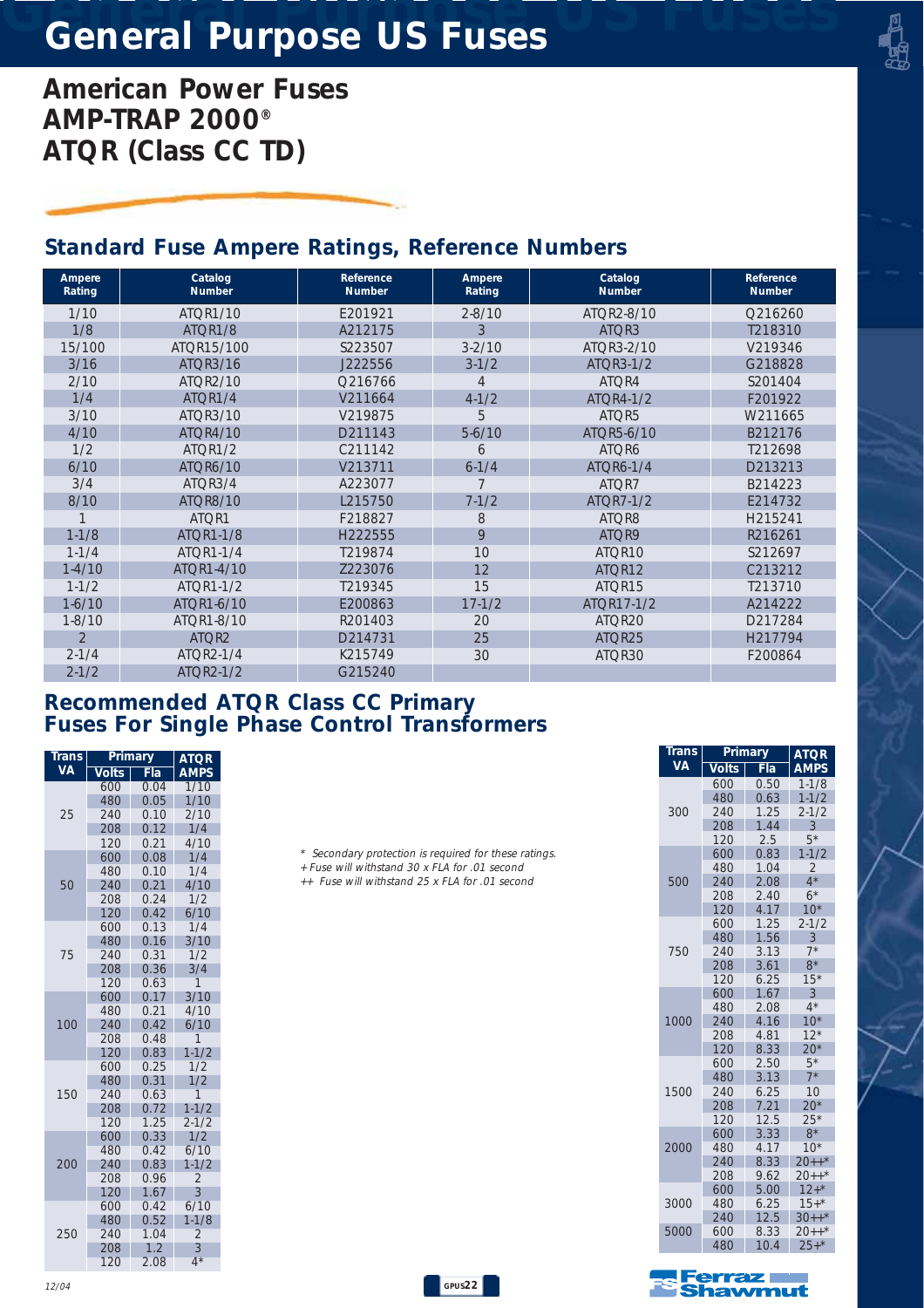## *American Power Fuses AMP-TRAP 2000® ATQR (Class CC TD)*

#### *Recommended Fuse Blocks for Class CC Fuses*

#### *Catalog Number*

| <b>Number</b><br><b>of</b><br><b>Poles</b> | <b>Ultrasafe</b><br>Indicating<br><b>Fuse Holder</b> | <b>Screw</b><br>with Double<br><b>Quick Connects</b> | <b>Pressure Plate</b><br>with Double<br><b>Quick Connects</b> | Copper Box<br>Connector |
|--------------------------------------------|------------------------------------------------------|------------------------------------------------------|---------------------------------------------------------------|-------------------------|
| <b>ADDER</b>                               |                                                      | 30310R                                               | 30320R                                                        | 30350R                  |
|                                            | USCC11                                               | 30311R                                               | 30321R                                                        | 30351R                  |
|                                            | USCC2I                                               | 30312R                                               | 30322R                                                        | 30352R                  |
|                                            | <b>JSCC31</b>                                        | 30313R                                               | 30323R                                                        | 30353R                  |

#### *Reference Number*

| <b>Number</b><br>of<br><b>Poles</b> | <b>Ultrasafe</b><br>Indicating<br><b>Fuse Holder</b> | <b>Screw</b><br>with Double<br><b>Quick Connects</b> | <b>Pressure Plate</b><br>with Double<br><b>Quick Connects</b> | Copper Box<br><b>Connector</b> |
|-------------------------------------|------------------------------------------------------|------------------------------------------------------|---------------------------------------------------------------|--------------------------------|
| <b>ADDER</b>                        |                                                      | W204857                                              | 7217510                                                       | N213429                        |
|                                     | X213943                                              | R212397                                              | M218534                                                       | G213929                        |
|                                     | D217008                                              | 7212910                                              | Y219579                                                       | V214447                        |
|                                     | Y218038                                              | M213428                                              | B222779                                                       | X214955                        |

*Primary fuses - If primary FLA is less than 2 amps, fuse may be 300% max. (500% for motor control). If primary FLA exceeds 2 amps but is less than 9 amps, fuse may not exceed 167% of primary FLA unless secondary protection is used, when it may be increased to 250%. Fuse sizes shown are based on approx. 40 x FLA for .01 sec.*

#### *Dimensions*